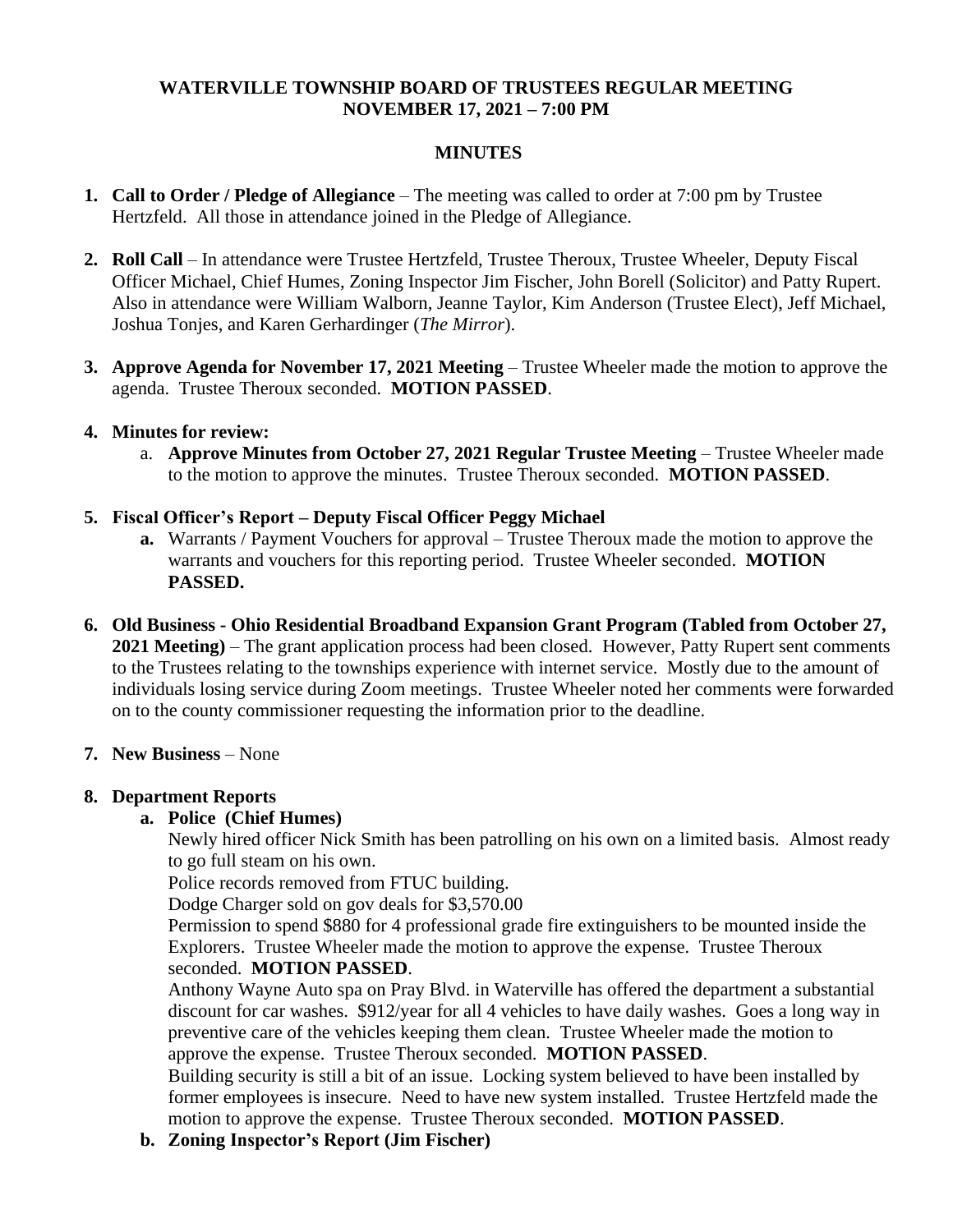Permit No. 037 – fence permit for Daniel Ard 8451 Glen Creek Road (Coventry Glen)

Waterville, Ohio 43566

Collected \$50.00 Check No. 41060

10-25-2021 – I spoke with Randy King who is on the Board of Directors for Anthony Wayne Community Food Bank. They currently work out of the Waterville Community Church at the corner of Dutch Road and Waterville Monclova Roads. They would like to place a storage pod on the churches property to store food supplies between distributions. The pod would be on site as long as they are working out this location. I believe they would need an accessory building permit if the pod was allowed at all.

11-10-2021 – I spoke with Doug Parrish, Lucas Co. Building Dept. He informed me that the County is reviewing the plan for the next plat to be opened in Coventry Glen on Dutch Road. He told me that the postal service will no longer deliver mail to individual homes. They now require cluster mail boxes on a pedestal. Monclova and Sylvania Townships have chosen to move theirs to behind the concrete walks. The Telluride subdivision is designed this way also. I would suggest staying consistent and stay behind the walk but wanted the Zoning Board's input. 11-10-2021 – I spoke with Bruce Miller, who lives on Finzel Road. He had questions about property splits, new home permits and if building in the floodplain is acceptable.

11-11-2021 – I spoke with Kreg Moosman about his commercial trucking business being operated from his home which is zoned agriculture and not permitted. He has agreed to keep the vehicle off site during the construction season and will only have it on the home property when maintenance is required and for winter storage. The winter storage will be in an enclosed building and the vehicle will not be seen by the public. If this arrangement does not work out, I will pursue a conditional use permit.

11-11-2021 – I spoke with Tim Harris about a property at 10152 Eber Road. He would like to convert an existing single family dwelling into a duplex. I believe it can be done if he can meet the lot size and structure square footage requirements and change the zoning from agriculture to R3.

11-11-2021 – I spoke with Anthony Stidham who had questions about an open property on Hertzfeld and Neapolis Waterville Roads. He would like to build an accessory building containing living quarters. If he meets the minimum living area square footage requirement is this acceptable? I asked the Zoning Board's opinion.

- **9.** Correspondence / Administrative (Patty Rupert)
	- Letter to Trustees resigning my position as Administrative Assistant to Temporary Deputy Fiscal Officer effective November 30, 2021.
	- Refuse Calendar for 2022 (Will need to be reviewed with Klumm and posted on website.)
	- Trustee Meeting Dates for 2022 (Will need to be addressed at December Meeting, then advertised and posted on the website.)
	- Zoning Term Expirations (Will need to be renewed at January Organizational Meeting) Following appointments need to be motioned on at the December meeting. Rich Hertzfeld, Zoning Commission Board - Term Expires 12/31/21, Zoning Board supports additional 5 year term.

Toby Miller, Board of Zoning Appeals - Term Expires 12/31/21, needs to be contacted to see if he wishes reappointment.

Alternate, Bob Long, Zoning Commission Board – Needs Yearly Renewal, Zoning Board supports renewal.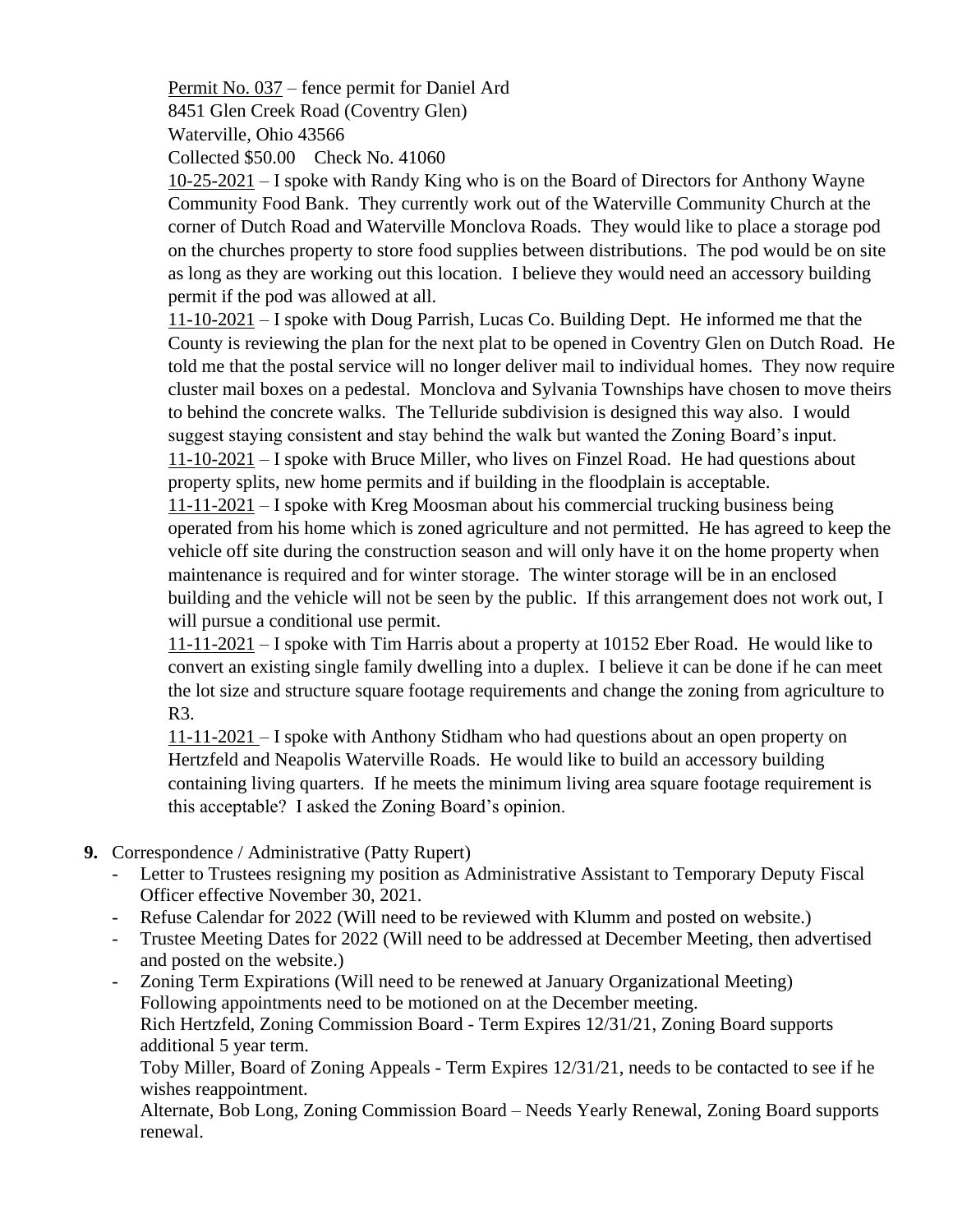Alternate, BZA (Vacant) – Needs Yearly Renewal Patty Rupert, Secretary to both boards – Needs yearly Renewal

**10.** Trustee Reports -

- a. Richard "Duke" Wheeler Leaf pick-up has started. No complaints, just compliments.
- b. Kyle Hertzfeld Reached out to new Fiscal Officer. Not able to come tonight. As soon as board of elections certifies results, she will need to be sworn in, bonded, and take over. Has not been clear on when she is going to start. Once election is certified, we are no longer able to have a deputy fiscal officer. Our Fiscal Officer Elect needs to reach out to someone to help ease this transition.

Trustee Hertzfeld made the motion to suspend Audio Recordings due to to many technical difficulties and poor audio quality. Trustee Theroux seconded. Trustee Wheeler suggested looking for better alternatives and improvements in technology before suspending them all together. **MOTION PASSED**.

c. Julie Theroux – Two applications for stimulus grants for road improvements have been filed. Will be notified by February 28, 2022. Many applications have been submitted with not enough funds to go around.

Trustee Theroux would like to explore supplemental vision plans similar to what we have with Delta Dental.

Department of Labor has done a records request from the township regarding police department overtime hours. Looking more closely at these claims. Not all are currently available as a former employee deleted them after he was no longer in our employ. We are trying to recover those records.

## **11. Executive Session –**

To consider the employment and compensation of a public employee or official.

Trustee Theroux made the motion to exit out of regular session and into executive session for discussion. Trustee Hertzfeld seconded. **MOTION PASSED** with roll being called as follows:

**Kyle Hertzfeld – Yes Duke Wheeler – Yes Julie Theroux – Yes**

All guests were asked to exit the meeting room.

All guests were invited back into the meeting room.

Trustee Hertzfeld made the motion to exit out of executive session and into regular session. Trustee Wheeler seconded. **MOTION PASSED** with roll being called as follows:

**Kyle Hertzfeld – Yes Duke Wheeler – Yes Julie Theroux - Yes**

Chief Humes introduced candidate Joshua Tonjes. Has 2 years experience as full-time officer. Army National Guard - received numerous awards. Highly recommended the township hire Joshua as a fulltime officer. Trustee Theroux made the motion to hire Joshua Tonjes as a full-time officer effective December 1, 2021. Trustee Wheeler seconded. **MOTION PASSED**.

Chief Humes immediately swore in Joshua Tonjes as our most recent member of the Waterville Township Police Department.

**12.** Adjournment – With no further business to discuss Trustee Hertzfeld made the motion to adjourn. Trustee Wheeler seconded. **MOTION PASSED**.